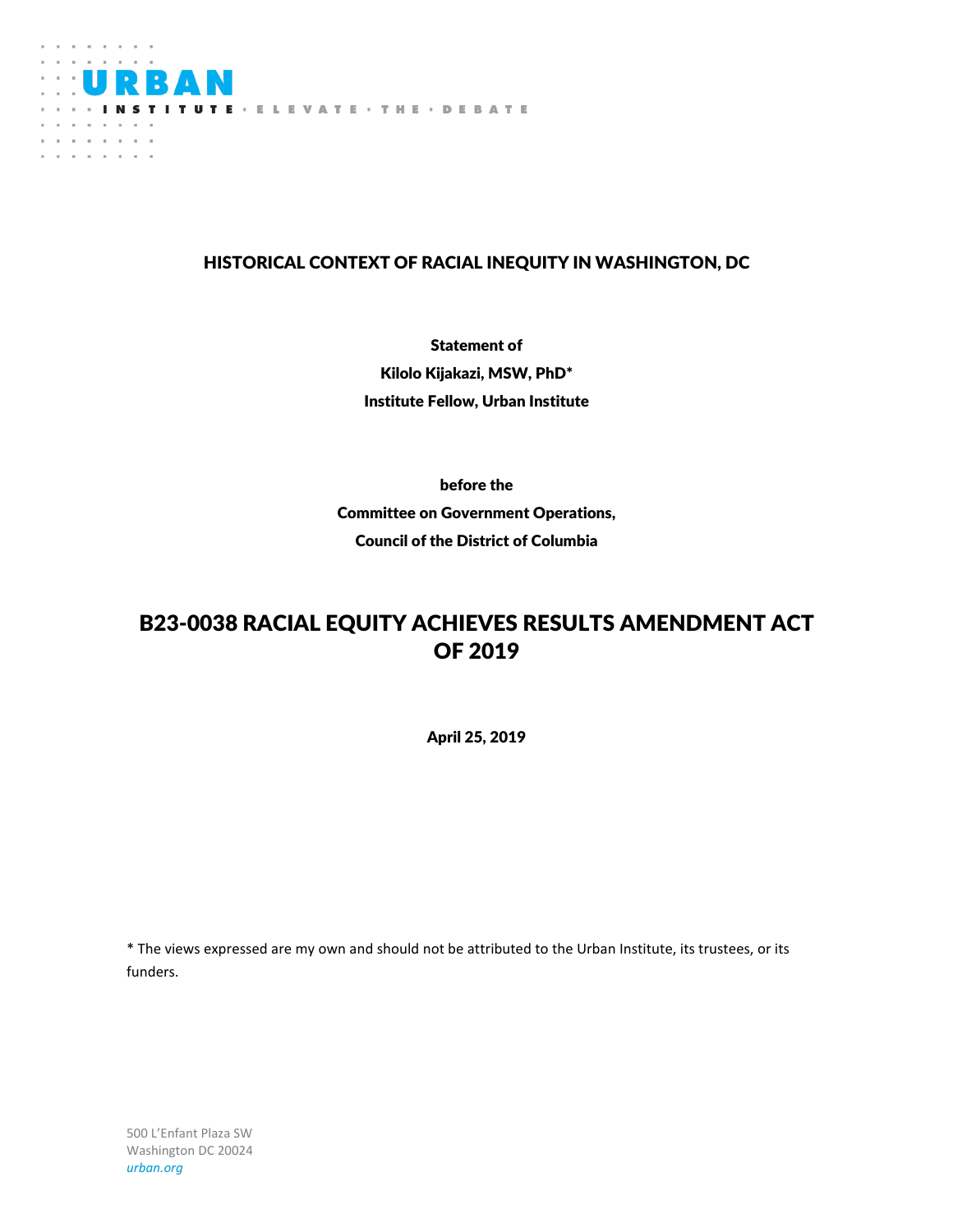Chairman Todd, Councilmember McDuffie, and members of the Council, thank you for the opportunity to provide testimony on racial equity in the Washington, DC, metropolitan area. My name is Kilolo Kijakazi, and I am an Institute fellow at the Urban Institute in Washington, DC. I offer my testimony today not to support or comment on a specific piece of legislation but to encourage engagement by the Council and community members in the issues related to racial equity in the DC metropolitan area. The views expressed here are my own and should not be attributed to any organization I am affiliated with, their trustees, or their funders.

In 2016, the Urban Institute, in collaboration with The New School, Duke University, and the Insight Center for Community Economic Development, released *The Color of Wealth in the Nation's Capital* (Kijakazi et al. 2016), a report on racial inequity*.* Our research found several significant disparities:

- In 2014, White households in the Washington, DC, metropolitan area had a net worth 81 times greater than Black households. This disparity is not explained by differences in education level: the typical Black household in which the head had a graduate degree had less than half the net worth of a White household in which the head had only a high school degree.
- Forty- five percent of Black household heads had a bachelor's degree or higher, compared to 80 percent of White household heads.
- Homeownership rates and home values in the DC metropolitan area were significantly lower for Black families than for White families: 78 percent of Whites owned homes with a median value of \$375,000, compared with 58 percent of Black people whose homes had a median value of \$250,000. Again, this is not explained by differences in education level since 61 percent of Black household heads with a bachelor's degree or higher owned their own home, compared with 81 percent of White household heads with only a high school diploma.
- There was racial parity in business ownership in the DC metropolitan area: about 9 percent of White households and Black households owned businesses. However, when we examined sales in DC, in 2012, the share of private-firm business receipts received by Black owners was only 9 percent, while the share received by White owners was 82 percent. The share of business receipts held by Black business owners was 37 percent lower than it would be if receipts were distributed equitably by race. Conversely, the share of business receipts held by White business owners in DC was 130 percent higher than it would be under a racially equitable distribution.
- In 2014, US Census data showed that Black unemployment rate in Washington, DC, was six times higher than the White unemployment rate.

This study also identified structural racism as the root cause of these disparities and documented the history of policies, programs, Supreme Court decisions, and institutional practices that have driven racial inequality in the DC metropolitan area. Examples of these structural barriers are

- government policies that supported the bondage and sale of people of African descent for the enrichment of White people (Lewis 2015; Morley 2012);
- **the disenfranchisement of District residents, thus preventing them from ending the enslavement of** Black people earlier;
- failure to fully implement Reconstruction and provide land to Black people who had been held in bondage (Frohnen 2008);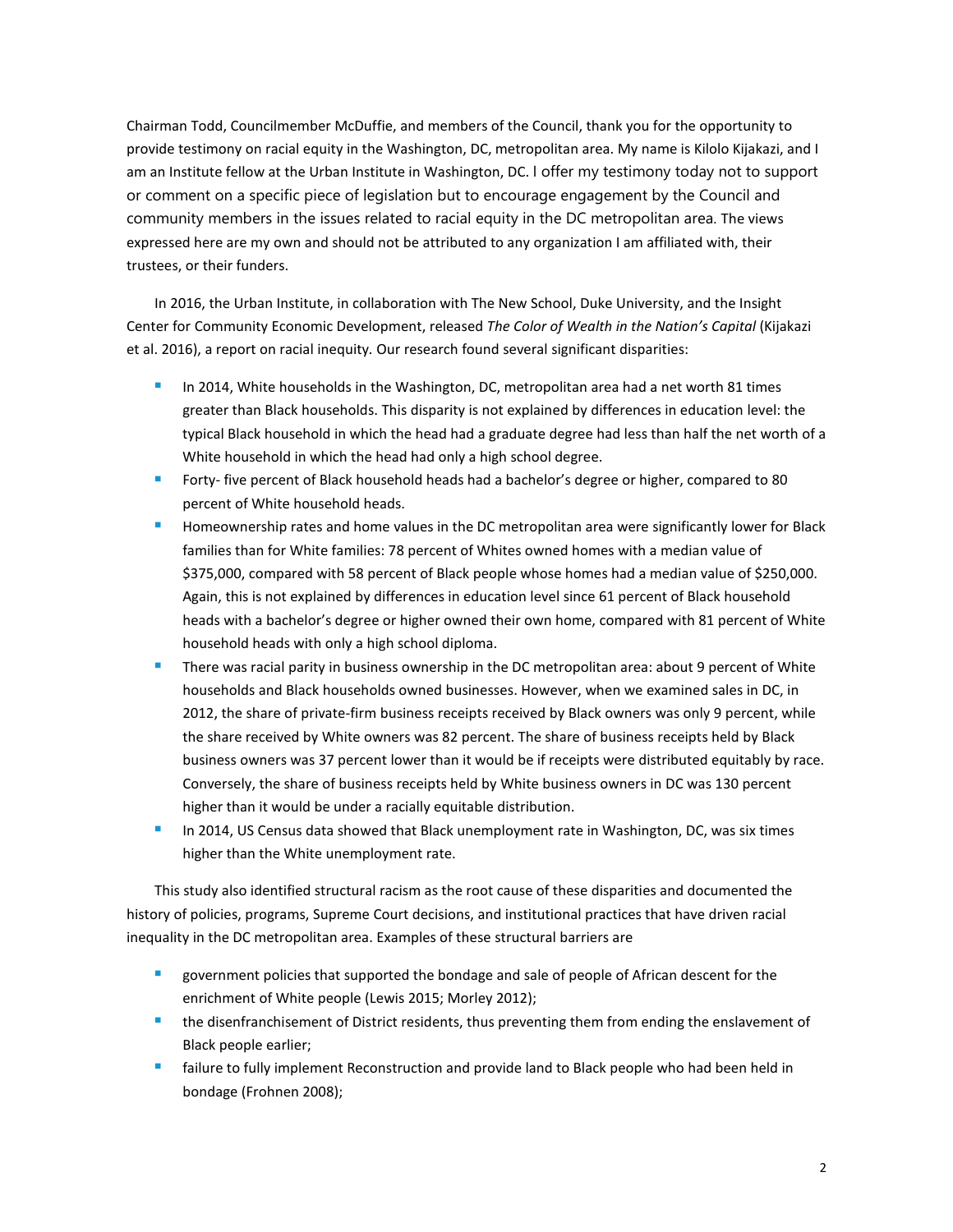- **•** violent attacks on Black people and communities by White people, destroying individual and community assets (Krugler 2015; Lewis 2015; Morley 2012);
- requiring free Black people to pay taxes, but forbidding them to attend public schools, causing them to pay again to build and be educated in private schools (Gillette 2006);
- preventing Black people from attending White colleges and universities, such as Georgetown, even though this university prospered from the bondage and sale of Black families;<sup>[1](#page-2-0)</sup>
- outlawing lucrative forms of entrepreneurship and skilled private-sector jobs for Black people, and severely restricting employment by Black people in government jobs (Gillette 2006);
- using restrictive racial covenants to prevent Black people from buying White-owned houses;<sup>[2](#page-2-1)</sup>
- using redlining to limit loans to Black and mixed-race communities (Hillier 2005);
- demolishing the predominantly Black Southwest neighborhood for urban renewal without providing sufficient alternative housing (Gillette 2006; Lewis 2015);
- targeting communities of color for subprime loans even when they qualified for prime loans (Argarwal and Evanoff 2013); and
- destroying self-sufficient Black neighborhoods by routing highways through them. This includes the original Barry Farms, a community created by 500 freed Black families who worked and bought land from the Freedman's Bureau by contributing a portion of their earnings every month for two years, then built their homes along with churches and schools (Lewis 2015; Williams 2016).

Elimination of the effects of structural racism will require policy change to achieve racial equity. I commend the Council on its efforts.

Thank you for the opportunity to testify today.

## **References**

- Agarwal, Sumit, and Douglas D. Evanoff. 2013. "Loan Product Steering in Mortgage Market." Available at SSRN: https://ssrn.com/abstract=2204400.
- Frohnen, Bruce, ed. 2008. *The American Nation: Primary Sources.* Indianapolis: Liberty Fund. [https://oll.libertyfund.org/titles/2282.](https://oll.libertyfund.org/titles/2282)
- Gillette, Howard, Jr. 2006. *Between Justice and Beauty: Race, Planning, and the Failure of Urban Policy in Washington, DC.*  Philadelphia: University of Pennsylvania Press.
- Hillier, Amy E. 2005. "Residential Security Maps and Neighborhood Appraisals. The Homeowners' Loan Corporation and the Case of Philadelphia." *Social Science History* 29 (2): 207–33.
- Kijakazi, Kilolo, Rachel Marie Brooks Atkins, Mark Paul, Anne E. Price, Darrick Hamilton, and William A. Darity Jr. 2016. *[The](https://www.urban.org/research/publication/color-wealth-nations-capital)  [Color of Wealth in the Nation's Capital](https://www.urban.org/research/publication/color-wealth-nations-capital)*. Washington, DC: Urban Institute.
- Krugler, David F. 2015. *1919, The Year of Racial Violence: How African Americans Fought Back.* New York: Cambridge University Press.

<span id="page-2-0"></span> <sup>1</sup> "History," Georgetown University, accessed October 18, 2016, https://www.georgetown.edu/about/history.

<span id="page-2-1"></span><sup>&</sup>lt;sup>2</sup> "Racially restrictive covenants refer to contractual agreements that prohibit the purchase, lease, or occupation of property by a particular group of people, usually African Americans. See "1920s–1948: Racially Restrictive Covenants," The Fair Housing Center of Greater Boston, accessed October 19, 2016,

[http://www.bostonfairhousing.org/timeline/1920s1948-Restrictive-Covenants.html.](http://www.bostonfairhousing.org/timeline/1920s1948-Restrictive-Covenants.html)